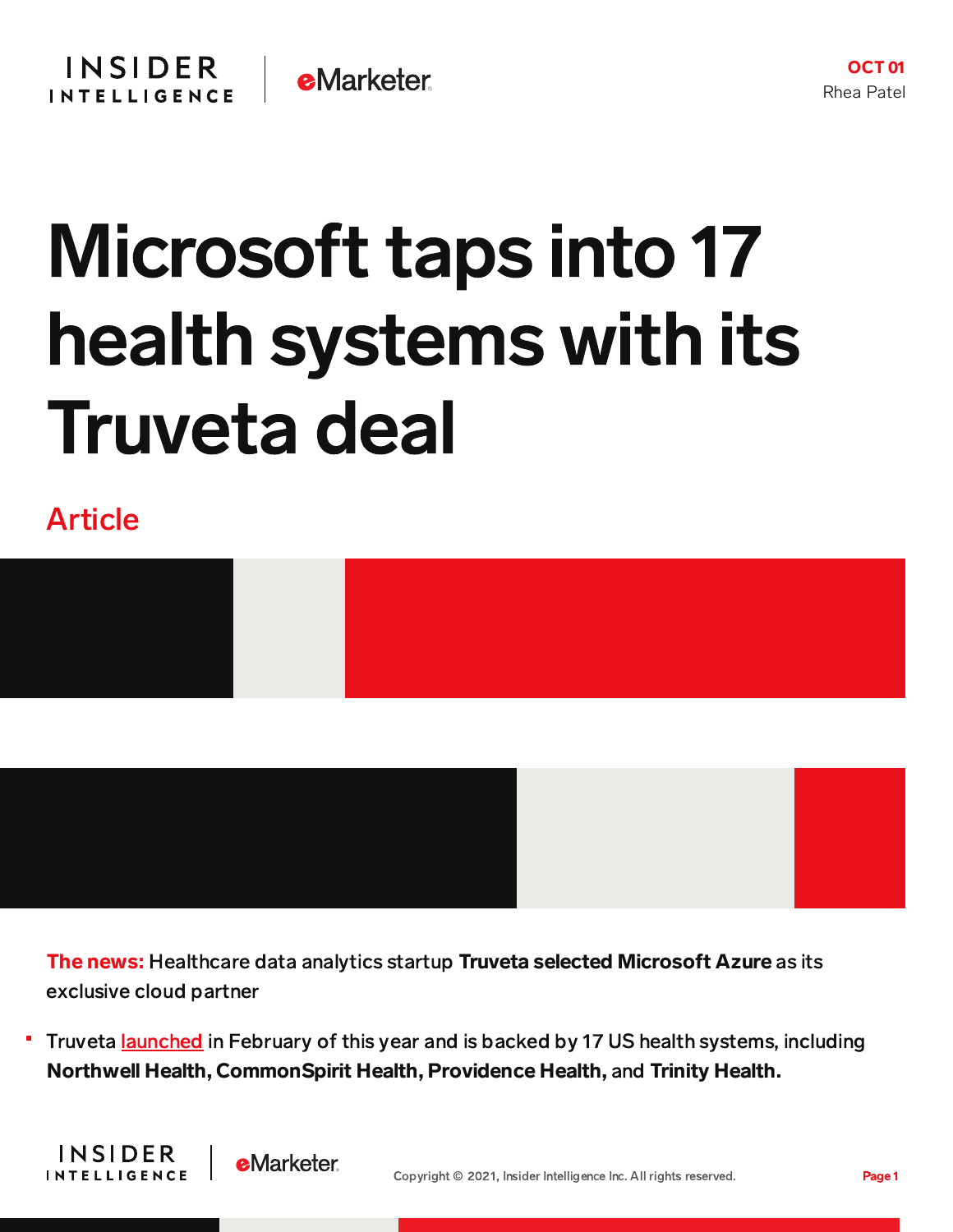Its Platform sifts through the collective health systems' deidentified patient data using AI and machine learning to help providers deliver efficient, high-quality, personalized care.

This partnership comes a few months after Truveta's \$95 million Series A [funding](https://content-na1.emarketer.com/truveta-health-scores-95m) round which it said it would use towards building out its platform's infrastructure and cloud computing costs.

Why this is a strategic deal for both Truveta and Microsoft: For its part, Truveta can leverage Microsoft's Azure cloud platform to tighten up its cybersecurity measures and stay on top of evolving regulatory changes.

Meanwhile, Microsoft can tap Truveta's network of health system partners to gain a stronger foothold in healthcare.

Although Microsoft already works with healthcare partners like Mayo Clinic, Epic, Cerner, and Change Healthcare, its partnership with Truveta would give it access to major health systems from across the US.

Teaming up with a company with lots of backing from more traditional healthcare entities could help Microsoft build up credibility in healthcare.

- ٠ Microsoft's peers have encountered many [twists](https://content-na1.emarketer.com/google-shutters-its-health-division) and turns in their attempts to go from Big Tech firms to health tech firms.
- Google recently disbanded its healthcare division (Google Health) in August.

**INSIDER** 

**INTELLIGENCE** 

**e**Marketer

- IBM**'**s Watson Health came under fire for producing erroneous treatment recommendations and struggled to retain major hospital clients in 2018.
- And **Facebook's** digital health attempts (like its preventative health tool) never really took off.

What**'**s next? Truveta is a young yet powerful startup—which means it's in pole position to be acquired by a bigger company, maybe even a tech giant like Microsoft.

Big Tech companies have been trying to ride the tailwinds of the pandemic-era digital health boom,but many have faced challenges along the way—namely, mistrust among consumers, cybersecurity breaches, and regulatory hurdles.

Acquiring a startup like Truveta—that's backed by the nation's largest health systems—could be a major win: [64%](https://chart-na1.emarketer.com/248505/us-adults-trust-their-health-care-providers-by-age-provider-type-jan-2021-of-respondents-each-group) of US adults trust the US healthcare system at large—meanwhile, [56%](https://www.washingtonpost.com/context/washington-post-university-of-maryland-national-poll-april-21-26-2020/3583b4e9-66be-4ed6-a457-f6630a550ddf/?itid=lk_inline_manual_3) of consumers said they don**'**t trust tech companies with their health information.